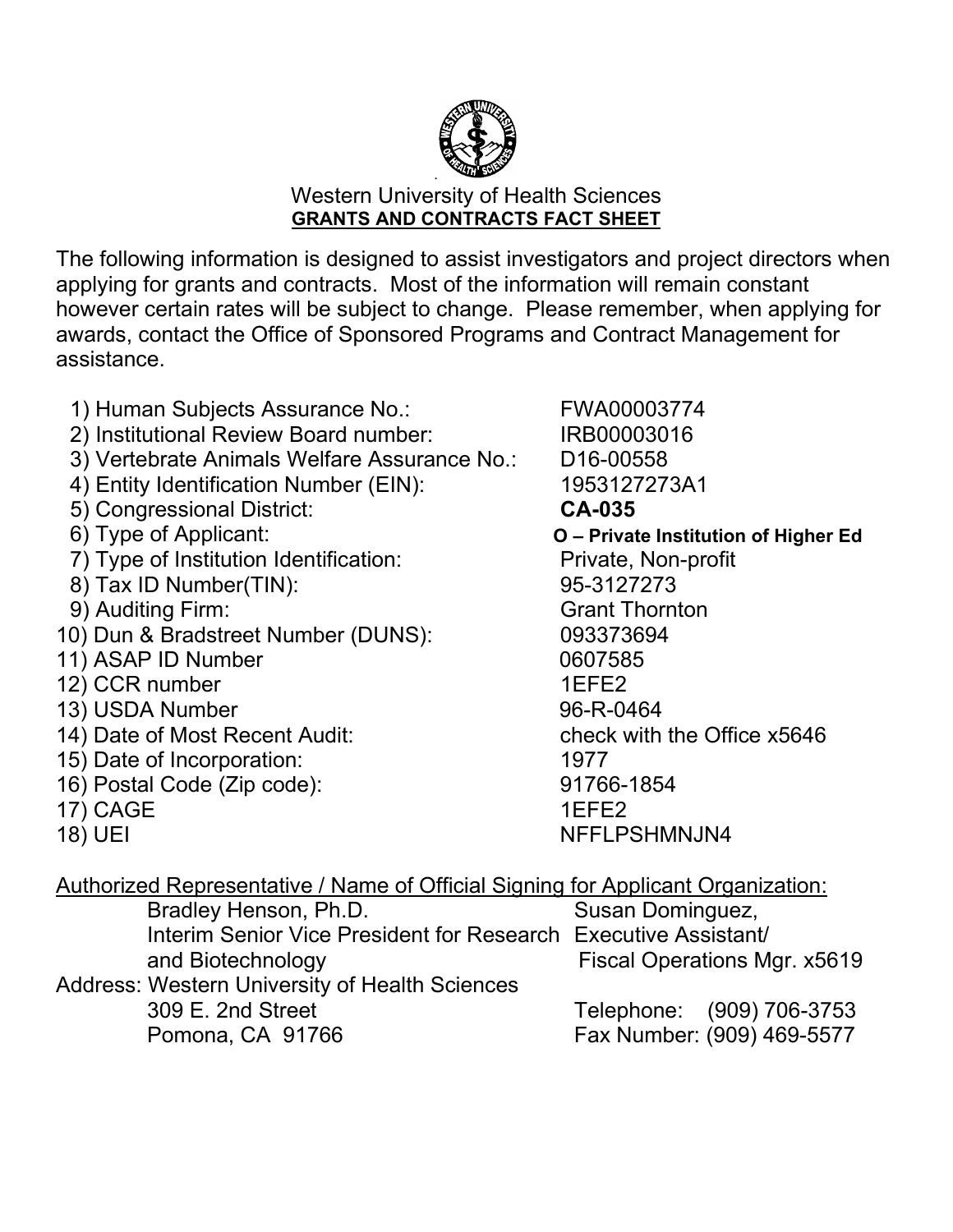Person to Be Contacted on Matters Involving this Application / Name of Administrator to be notified if award is made:

Matthew D. Katz, MHA Assistant Vice President for Sponsored Research and Contract Management Address: Western University of Health Sciences 309 E. 2nd Street Telephone: (909) 469-5567 Pomona, CA 91766 Fax Number: (909) 469-5569

Indirect Cost Rates:

DHHS Agreement Date: 03/25/2020 Federal Rate: 41% MTDC\* Training Grants: 8% TDC

\*MTDC: Modified Total Direct Costs: consisting of all salaries and wages, fringe benefits, materials, supplies, services, travel and subgrants and subcontracts up to the first \$25,000 of each subgrant or subcontract. Excludes equipment, capital expenditures, patient care charges, tuition remission, rental costs of off-site facilites, scholarships and fellowships as well as the portion of subgrants and subcontracts in excess of \$25,000

For Federal Grants: Cognizant Agency (for Indirect Cost negotiations) Dept. of Health and Human Services DCA Western Field Office Karen Wong 415-437-7820

Fringe Benefit Rate: 33.5% (includes FICA 7.65%) Part-time Fringe Rate (less than 30 hours/week) 19%

[http://thefdp.org/default/fcoi-clearinghouse/compliant-entities/institutional-certification](http://thefdp.org/default/fcoi-clearinghouse/compliant-entities/institutional-certification-detail/?id=749)[detail/?id=749](http://thefdp.org/default/fcoi-clearinghouse/compliant-entities/institutional-certification-detail/?id=749)